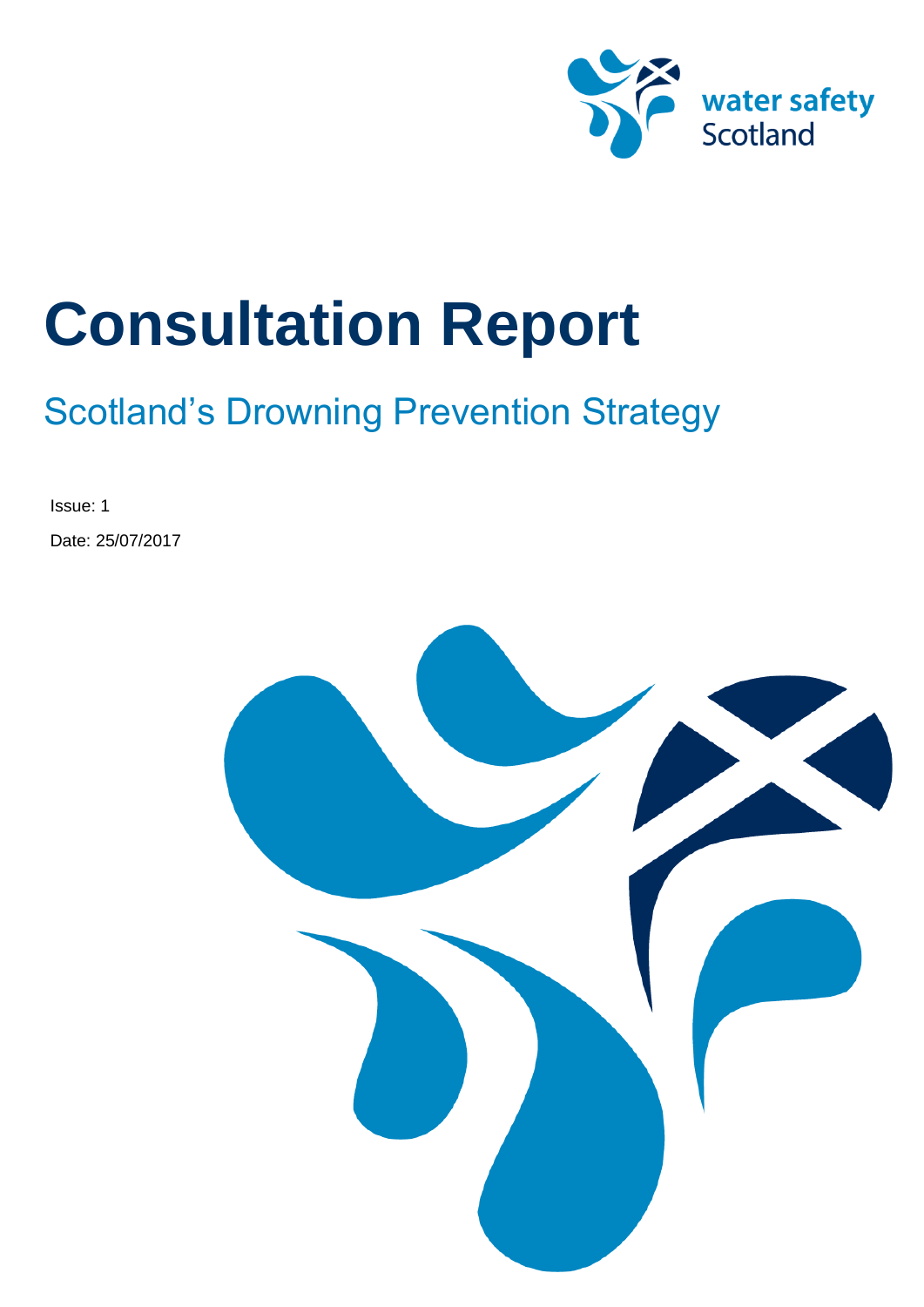

This report was written and prepared by the Royal Society for the Prevention of Accidents (RoSPA) and approved by the steering group of Water Safety Scotland.

Special thanks are given to the following organisations for their assistance and input during the consultation process:

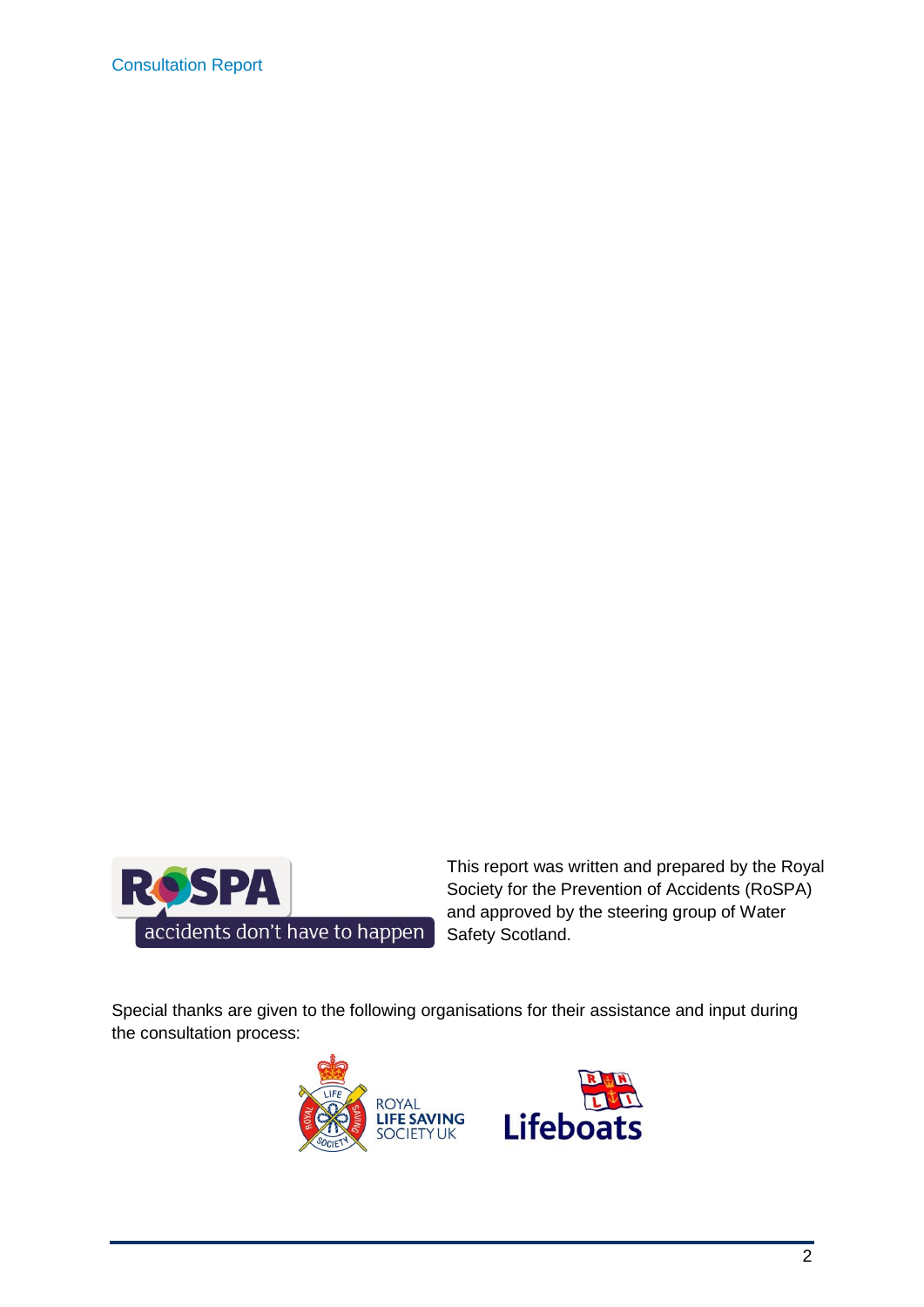# **Contents**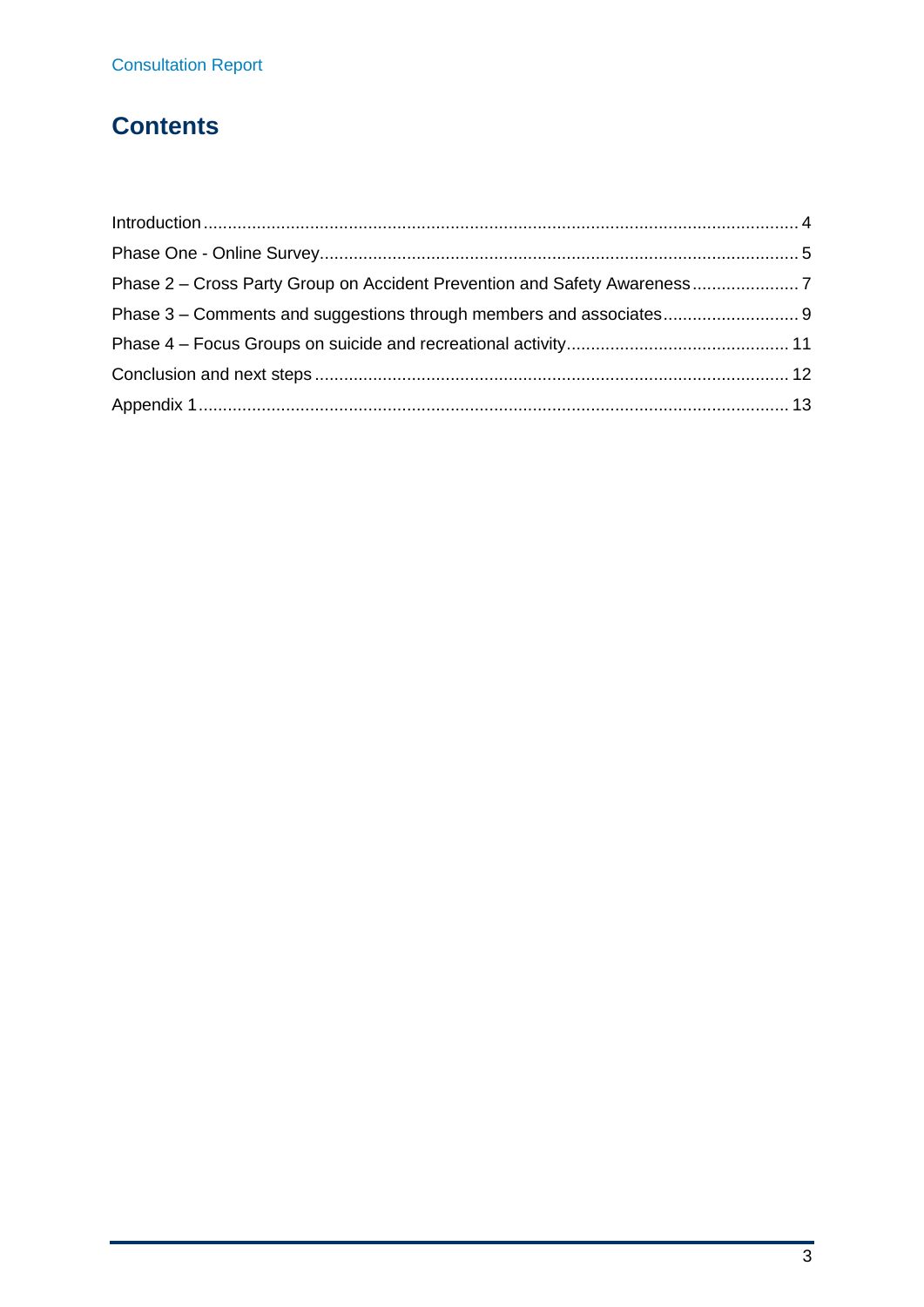#### <span id="page-3-0"></span>**Introduction**

On March 21 2017, Water Safety Scotland launched **Scotland's Drowning Prevention Strategy – a draft response to the UK Drowning Prevention Strategy.** This response aimed to highlight the suggested action needed to reduce drownings in Scotland. The launch was followed by a three-month consultation period in order to gather feedback before finalisation through the Water Safety Scotland Strategy Subgroup.

The consultation was approached in four phases:

- 1. An anonymous survey was made available online for professionals and the public to participate in.
- 2. A working group was held on March 29 2017 at the Cross Party Group on Accident Prevention and Safety Awareness.
- 3. Members and associates of Water Safety Scotland were encouraged to respond with comments and suggestions via email.
- 4. Two focus groups were held on specific topics: recreation and suicide.

This report details each phase and detailed feedback received.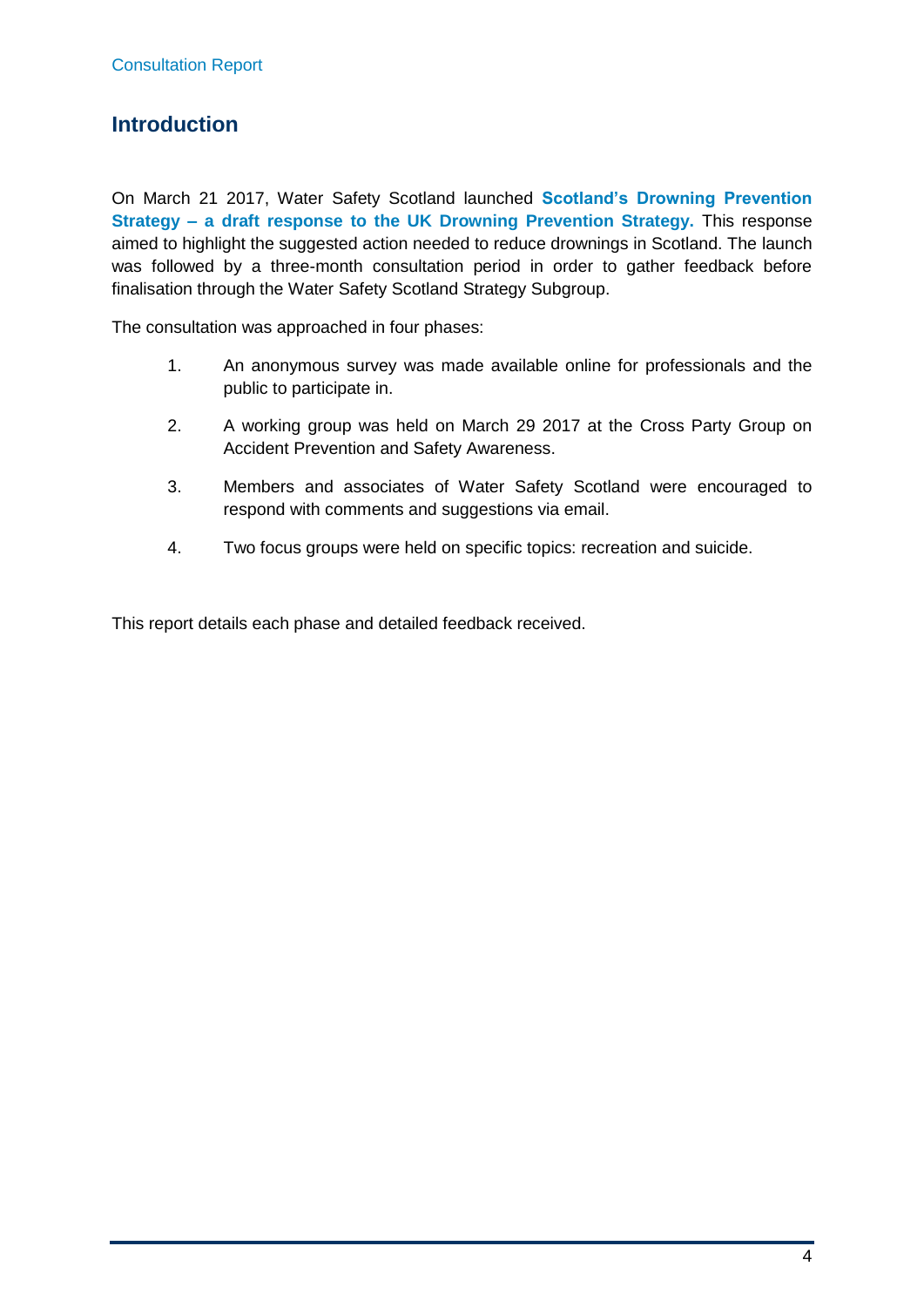#### <span id="page-4-0"></span>**Phase One - Online Survey**

The online survey was opened at the launch of the draft consultation on March 21 2017 and closed on June 29 2017.

**Data collection:** A self completion questionnaire was used primarily to ensure anonymity and for ease of access. Respondents were given the option to waive this anonymity and leave their contact details for future liaison. Responses were treated as confidential. The online questionnaire was promoted through social media and at the launch of RoSPA's Water Safety Conference on March 21 2017.

Overall, there were 21 respondents to the survey. Responses were omitted if completed answers fell below 50 per cent. The final sample size consisted of seven responses.

**Analysis**: The collected responses were analysed and charts have been used to illustrate the data and make it easier to interpret (see Appendix 1). All qualitative questions were analysed thematically and then categorised.

**Key Findings:** The draft strategy response was well received with a 100 per cent agreement for the necessity of the strategy response, its overall purpose and all the specific outcomes. There were some specific suggestions regarding "Why do we need a Scottish response to the UK Drowning Prevention Strategy" including the need to make this section more justified and concise.

Over 85 per cent of respondents agreed with the main aims of the strategy response (see appendix 1: graph 2). However, it was suggested that the strategy focus on all drowning deaths as opposed to just accidental in order to factor in the large percentage of suicide.

Around 40 per cent of respondents had concerns with the data found in the response (see appendix 1; graph 3). Qualitative feedback revealed that the concerns focussed less on the analysis of the data and more on how the data was captured in Scotland

Qualitative feedback in the survey found the following:

| <b>Education outcomes</b>      | There should be an inclusion of<br>outdoor education and water safety<br>education.                                                              |
|--------------------------------|--------------------------------------------------------------------------------------------------------------------------------------------------|
| Policy outcomes                | To focus on local context in<br>addition to consistency.                                                                                         |
| Awareness outcomes             | N/A                                                                                                                                              |
| Recreational outcomes          | Link the outcomes to access<br>codes.                                                                                                            |
| Water related suicide outcomes | All deaths by drowning should be<br>$\bullet$<br>classed as accidental<br>There should be a focus around<br>٠<br>locations of concern and taking |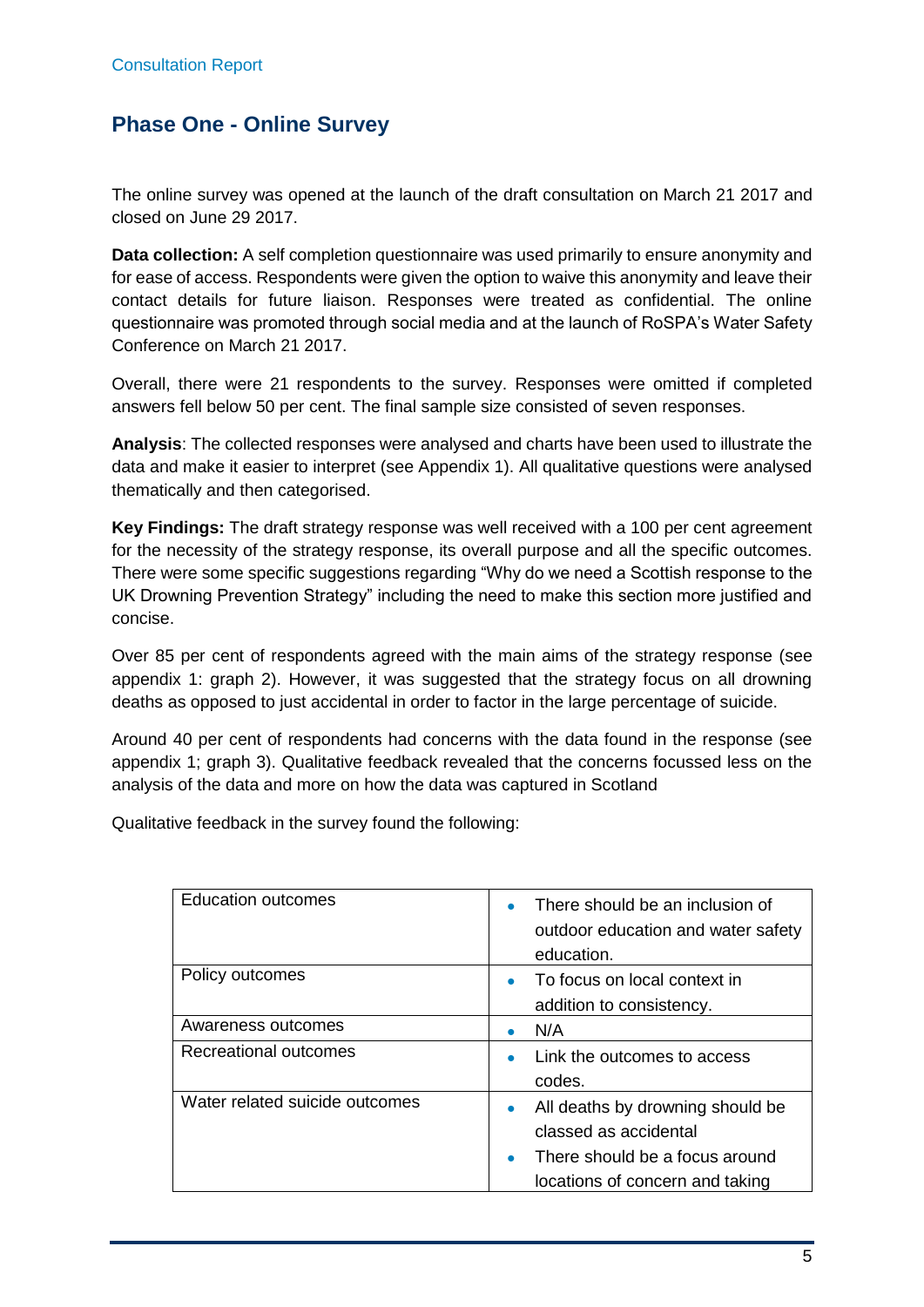|  | action to prevent suicide at these<br>locations. |
|--|--------------------------------------------------|
|--|--------------------------------------------------|

Other suggestions for the strategy included referring to the UK Drowning Prevention Strategy aims and how the response aims coincide, as well as how Water Safety Scotland plans to achieve its objectives and outcomes.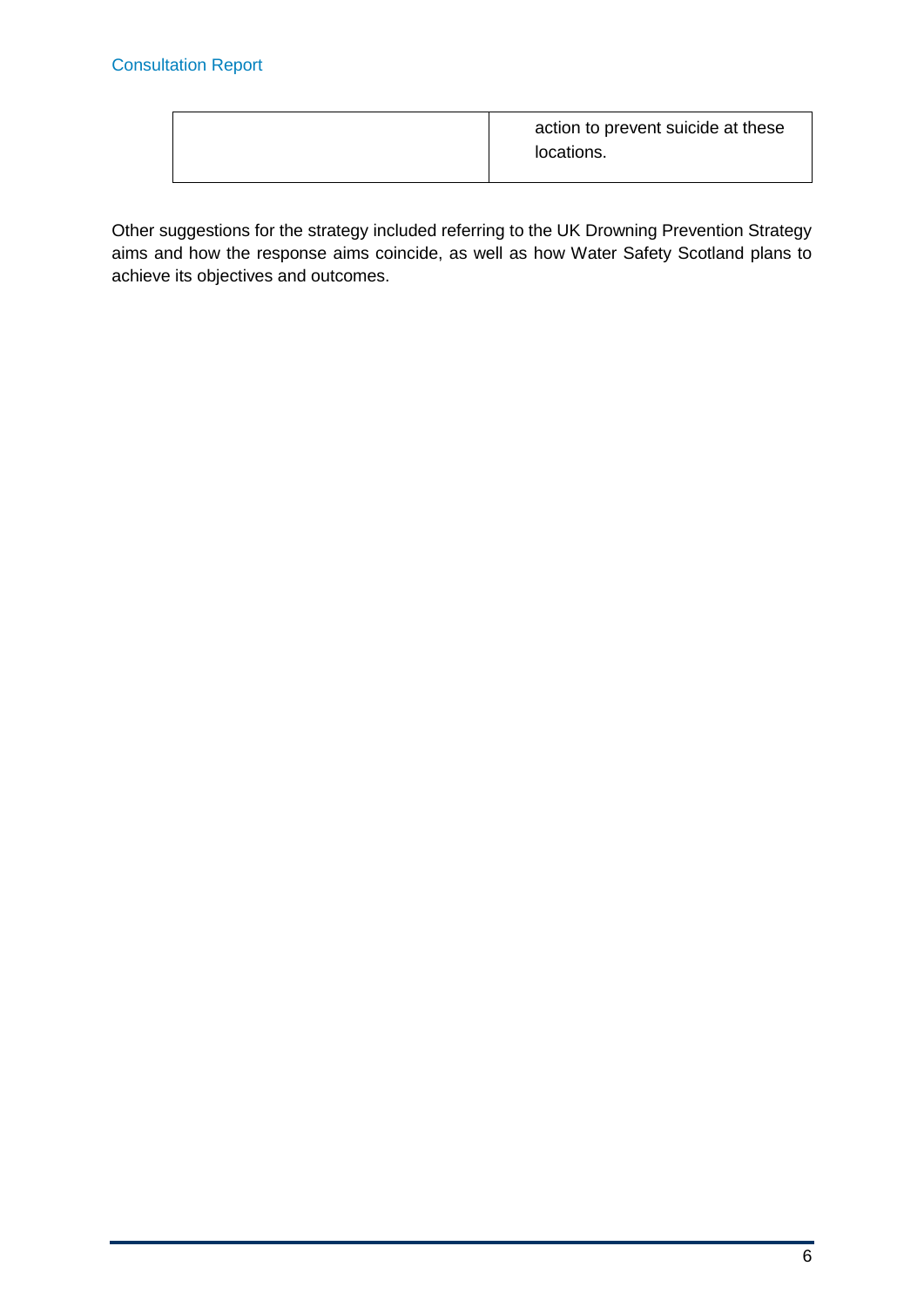### <span id="page-6-0"></span>**Phase 2 – Cross Party Group on Accident Prevention and Safety Awareness**

Water safety was the theme of the March 29 2017 Cross Party Group on Accident Prevention and Safety Awareness. This provided a useful platform for discussion on the main themes of the strategy.

**Data collection:** Six focus groups on specific topics were held during the evening with a volunteer facilitating and recording the discussion. Responses were collated as a group to ensure anonymity.

Overall, there were roughly 40 participants spread evenly across the focus groups.

**Analysis:** The collected responses were analysed thematically and then categorised into a table for consistency and to make it easier to interpret.

**Main findings:** The main findings can be found in the table below.

| Data Outcomes             | An improvement of the understanding<br>of WAID is needed<br>A pilot coding exercise could be used<br>to help understand the most important<br>facts to record<br>It should be a ministerial requirement<br>to complete WAID returns after every<br>water fatality<br>A cost benefit analysis would be<br>useful. |
|---------------------------|------------------------------------------------------------------------------------------------------------------------------------------------------------------------------------------------------------------------------------------------------------------------------------------------------------------|
| <b>Education outcomes</b> | It would be useful to partner with cross<br>٠<br>curricular opportunities<br>College and schools to implement a<br>water safety education standard<br>A pilot area in a specific region could<br>be actioned to see what could work to<br>ensure children learn to swim.                                         |
| Policy outcomes           | Data needs to be relevant to the local<br>authorities<br>To work with local housing<br>associations<br>WSS to help LAs to risk assess and<br>work with Community Safety<br>Partnerships                                                                                                                          |
| Awareness outcomes        | Awareness raising of water safety                                                                                                                                                                                                                                                                                |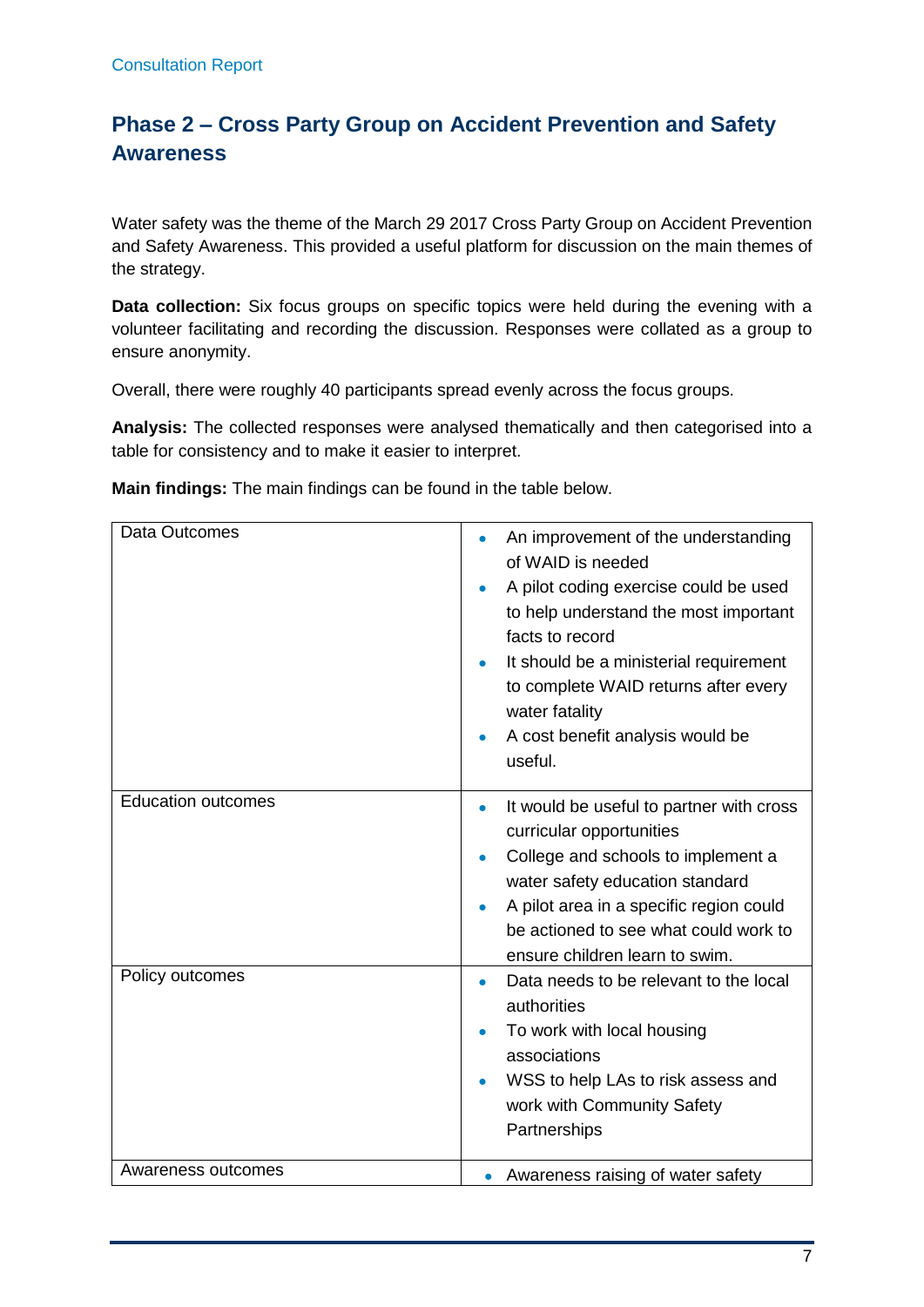|                                | through videos, social media and<br>blogging<br>WSS should have a specific campaign<br>such as "Float First"<br>Clarification of the statistics $-$ is it 50+<br>or 60-69?<br>WSS should promote safety messages<br>through clubs and groups.                                                                                                                               |
|--------------------------------|-----------------------------------------------------------------------------------------------------------------------------------------------------------------------------------------------------------------------------------------------------------------------------------------------------------------------------------------------------------------------------|
| <b>Recreational outcomes</b>   | WSS to target those most at risk<br>WSS should attend the Outdoor<br>Pursuits group<br>NGBs should promote WSS and vice<br>versa<br>It would be useful to have lessons<br>learned workshops after an incident.                                                                                                                                                              |
| Water related suicide outcomes | WSS to help address the common<br>misconceptions around suicide<br>WSS to provide accurate data on<br>specific locations<br>The creation of a WSS Suicide<br>Subgroup<br>Suicide prevention to be included in<br>the strategy<br>There should be support for agencies<br>working in areas where there may be<br>incidents relating to or deaths by<br>suicide in the water. |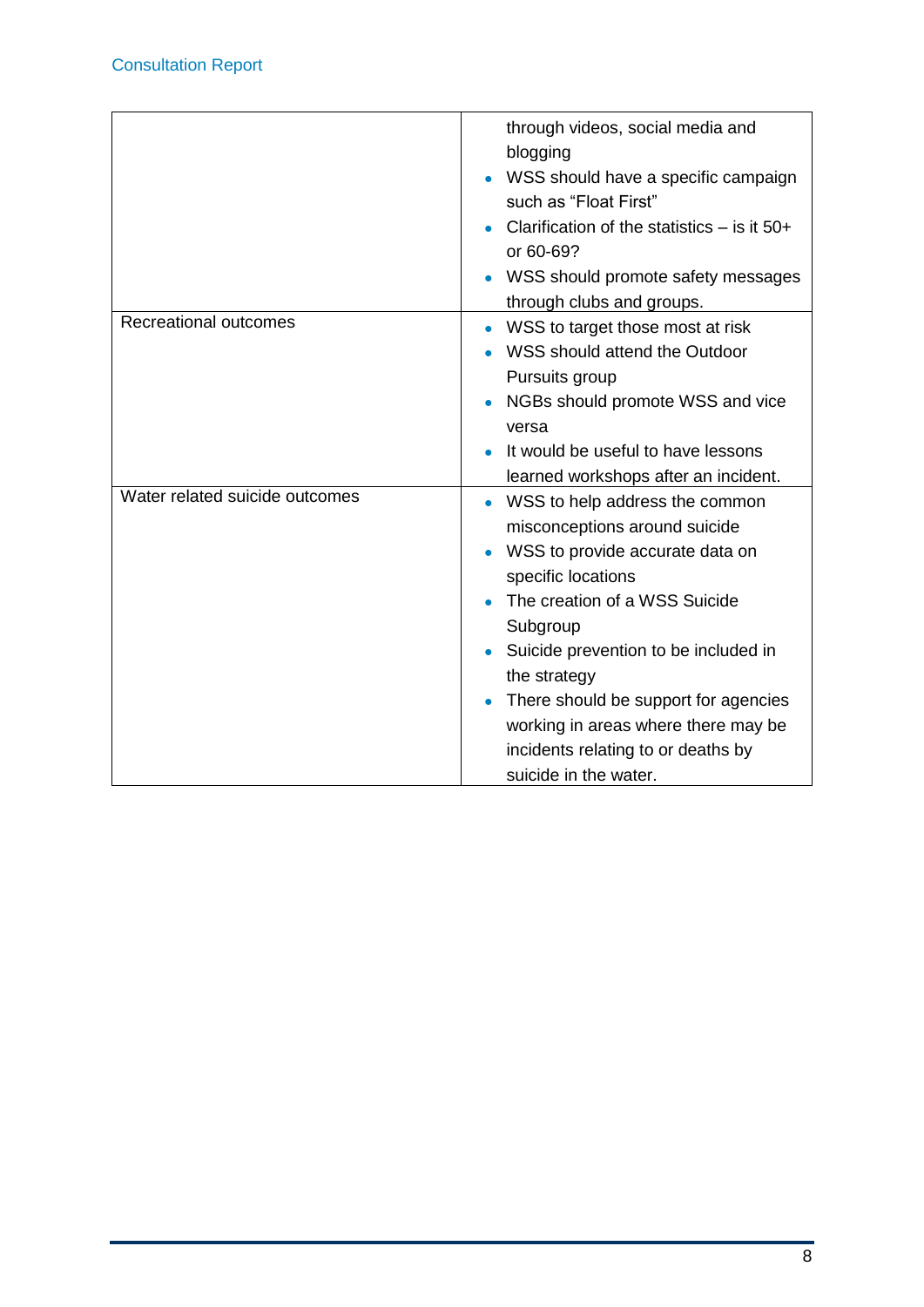#### <span id="page-8-0"></span>**Phase 3 – Comments and suggestions through members and associates**

Comments and suggestions were accepted by email and telephone conversation from March 21 to June 29.

**Data collection**: Responses were treated as confidential and were not shared with any third party.

Overall, there were nine respondents who offered detailed responses.

**Analysis:** The collected responses were analysed thematically and then categorised into a table for consistency and to make it easier to interpret.

**Main findings**: The main findings can be found in the table below.

| Data outcomes                  | Drowning incident data should become<br>a requirement<br>There should be more information on<br>why improving data would be useful to<br>reducing drownings.                                                                                                                                  |
|--------------------------------|-----------------------------------------------------------------------------------------------------------------------------------------------------------------------------------------------------------------------------------------------------------------------------------------------|
| <b>Education outcomes</b>      | Swimming lesson providers should<br>include theory and experience of open<br>water swimming<br>It was noted that it was unnecessary to<br>emphasise statistics around 20-29 year<br>olds<br>It was suggested that the outcomes are<br>incompatible with the current approach<br>in education. |
| Policy outcomes                | There is a lack of engagement with local<br>development plans.                                                                                                                                                                                                                                |
| Awareness outcomes             | There were suggested campaign ideas<br>$\bullet$<br>such as Float First campaign.                                                                                                                                                                                                             |
| Recreational outcomes          | N/A                                                                                                                                                                                                                                                                                           |
| Water related suicide outcomes | Suicide to be included in the overall<br>aim/headline<br>"To better understand suicide" would not<br>actually help to reduce drowning deaths.<br>More action would be needed<br>There is a potential confusion of terms -<br>self harm and death by suicide needs to                          |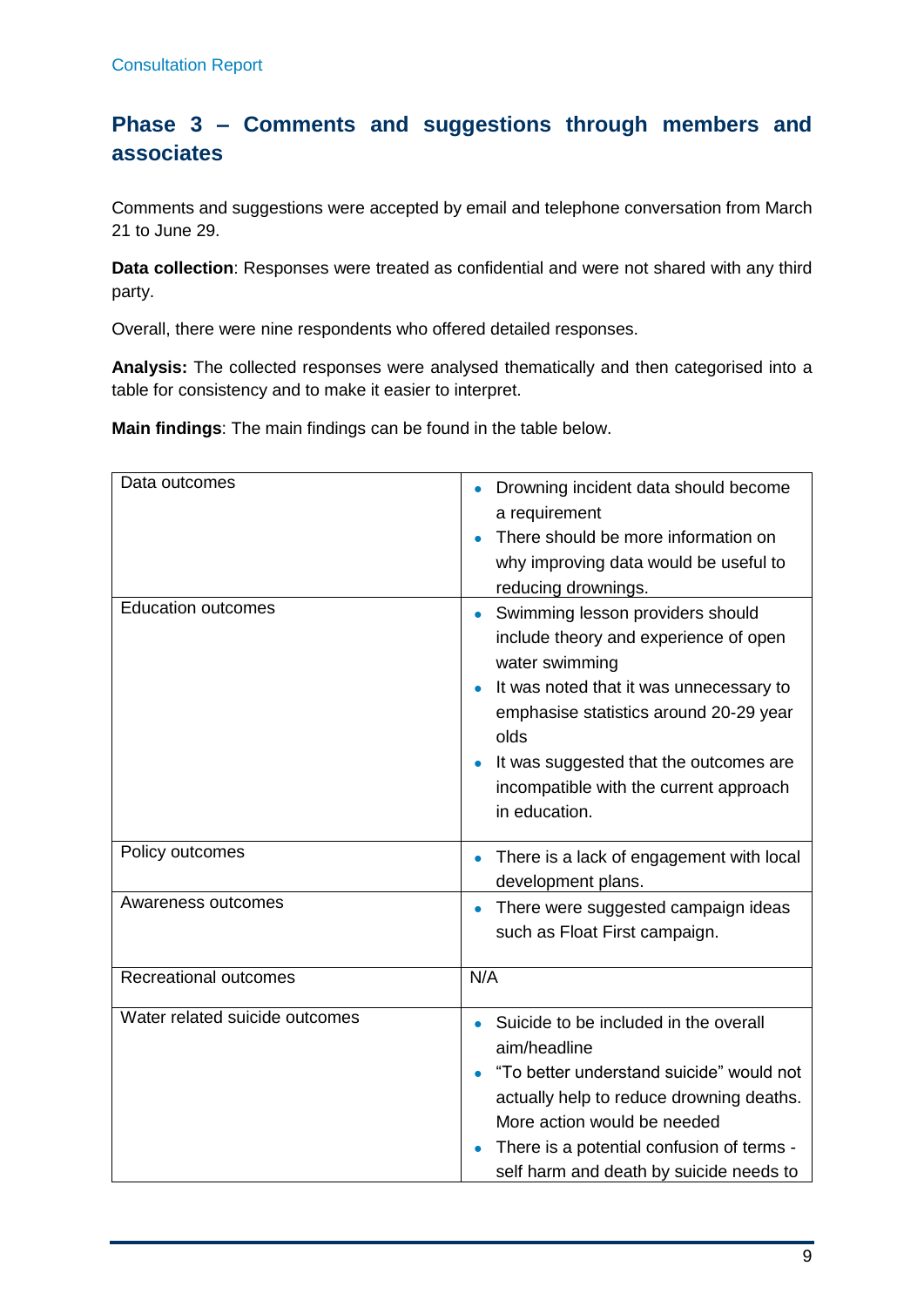|                     | be clarified<br>There is also a potential confusion of<br>$\bullet$<br>data – are the suicides confirmed or<br>suspected? |
|---------------------|---------------------------------------------------------------------------------------------------------------------------|
| Further suggestions | The inclusion of accident valuation<br>Inclusion of the Child Safety Report card<br>$\bullet$<br>(2012).                  |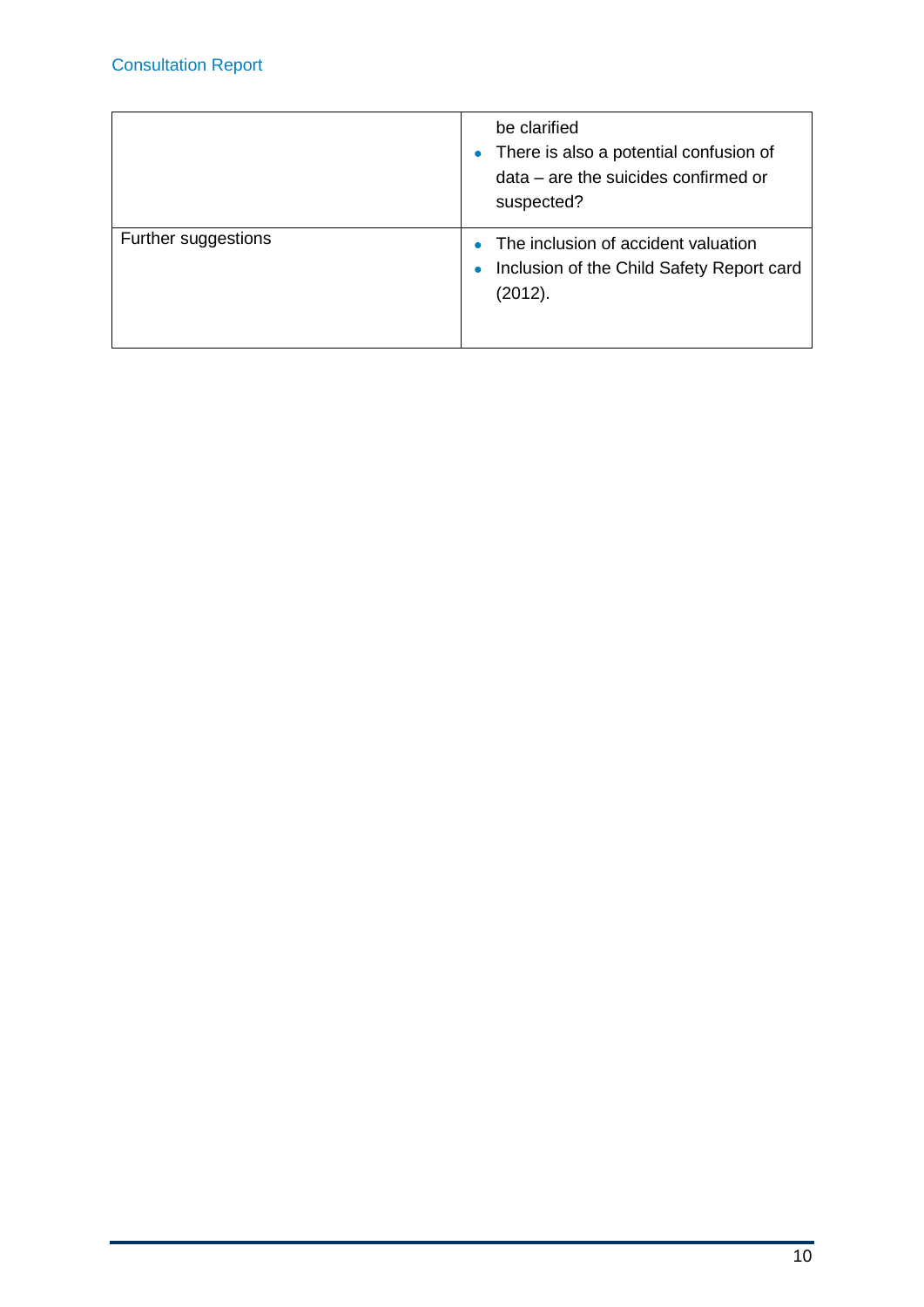#### <span id="page-10-0"></span>**Phase 4 – Focus Groups on suicide and recreational activity**

Two focus groups were held on July 14 2017 and July 20 2017.

**Data collection:** Discussion took place during the focus groups and suggestions and comments were noted anonymously.

The first focus group centred on recreational activity and included feedback from 10 individuals.

The second focus group centred on suicide and included feedback from 11 individuals.

**Analysis:** The collected responses were noted and analysed.

**Main findings:** The main findings can be found in the table below.

| Recreation | A statement on the National<br>Governing Bodies (NGB) as being<br>recognised experts in Scotland<br>should be included<br>A statement on engagement and<br>$\bullet$<br>safety should be included<br>WSS should support NGBs through<br>its partnerships and networks<br>WSS should promote the wider<br>aspects of sports at<br>government/public level<br>WSS should concentrate on the<br>uniqueness of each NGB to promote<br>a safe methodology to safety<br>There should be an exploration and<br>improvement of the data around<br>recreational activity. |
|------------|------------------------------------------------------------------------------------------------------------------------------------------------------------------------------------------------------------------------------------------------------------------------------------------------------------------------------------------------------------------------------------------------------------------------------------------------------------------------------------------------------------------------------------------------------------------|
| Suicide    | Creation of a WSS subgroup<br>$\bullet$<br>Recognition of the Scottish Suicide<br>Strategy<br>Improvement and linking of suicide<br>data with WAID<br>WSS to help debunk myths of<br>suicide around water<br>Clarify and summarise the hard and<br>$\bullet$<br>soft measures that can be used in<br>any specific location<br>Train staff and agencies that work<br>around water in suicide prevention.                                                                                                                                                          |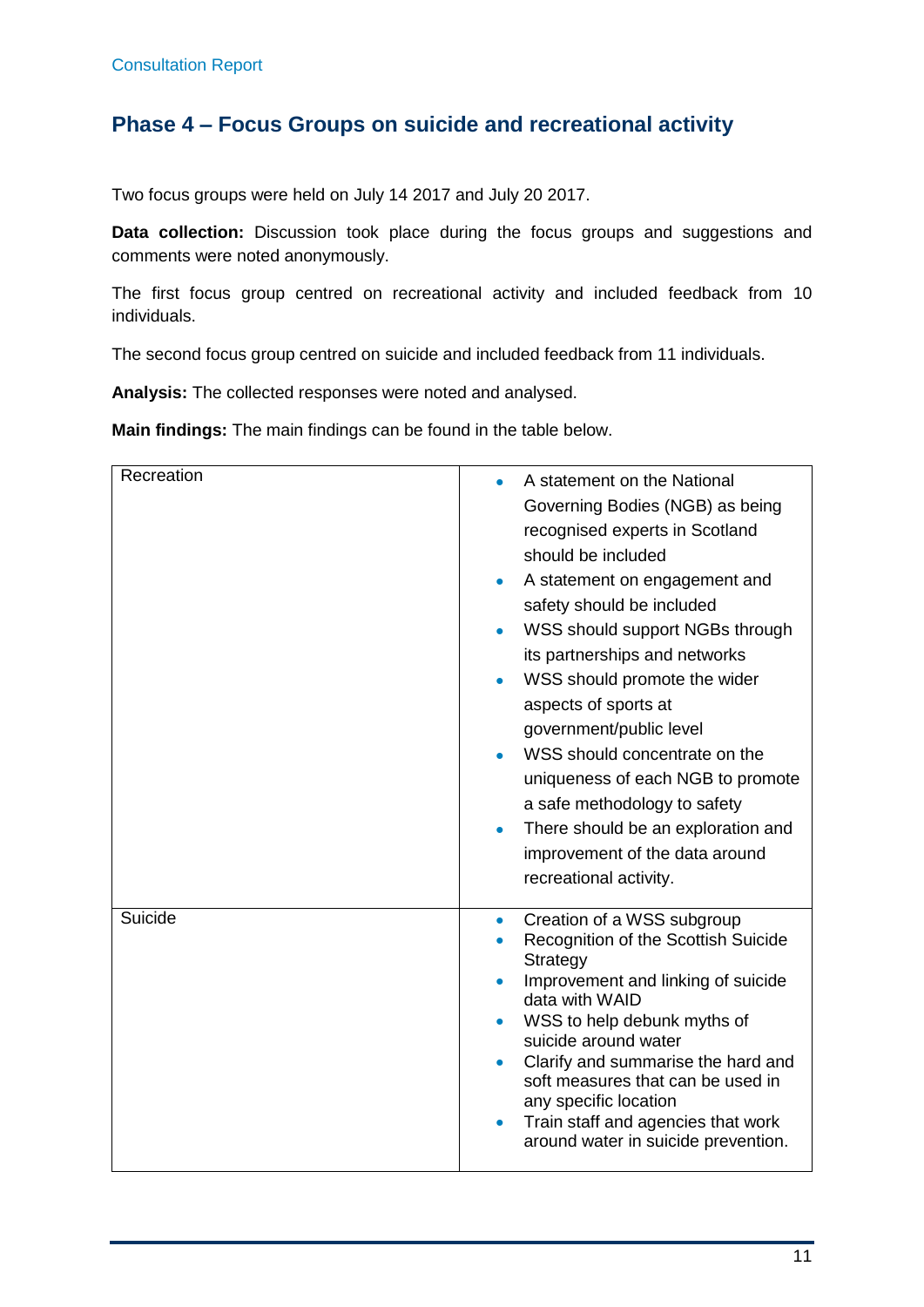#### <span id="page-11-0"></span>**Conclusion and next steps**

Overall the consultation was well received with useful feedback that can be used to improve and finalise Scotland's Drowning Prevention Strategy – a response to the UK Drowning Prevention Strategy.

This report highlights the major feedback received and Water Safety Scotland would like to thank all those who responded to the consultation and provided their professional and personal opinions.

The strategy subgroup will endeavour to take on board all comments and suggestions in order to make the response strategy the most appropriate to drowning prevention in Scotland.

The next steps for the strategy subgroup are to meet and discuss these findings and create a second draft for Water Safety Scotland. The final strategy is anticipated to be complete and published by January 2018.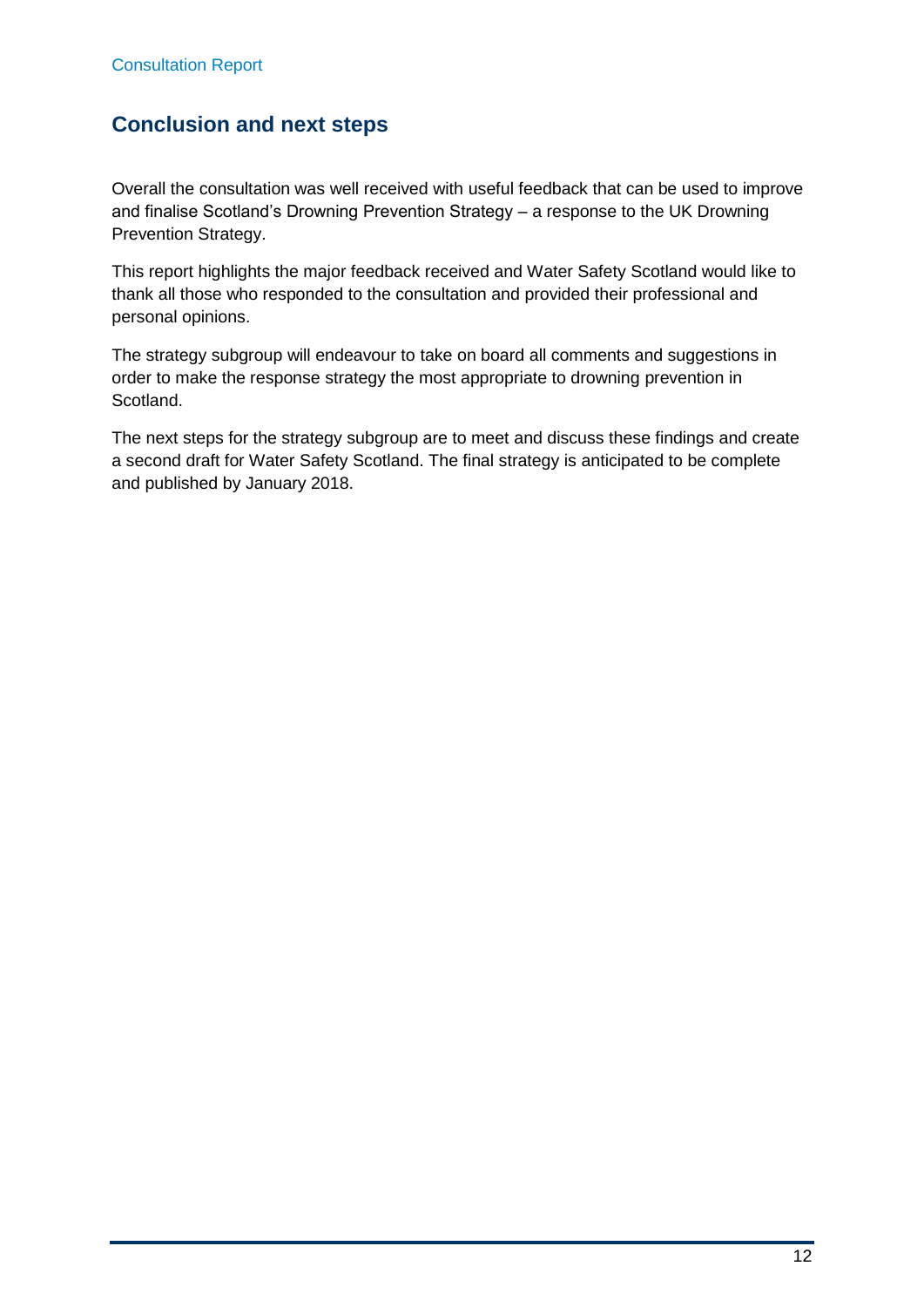## <span id="page-12-0"></span>**Appendix 1**

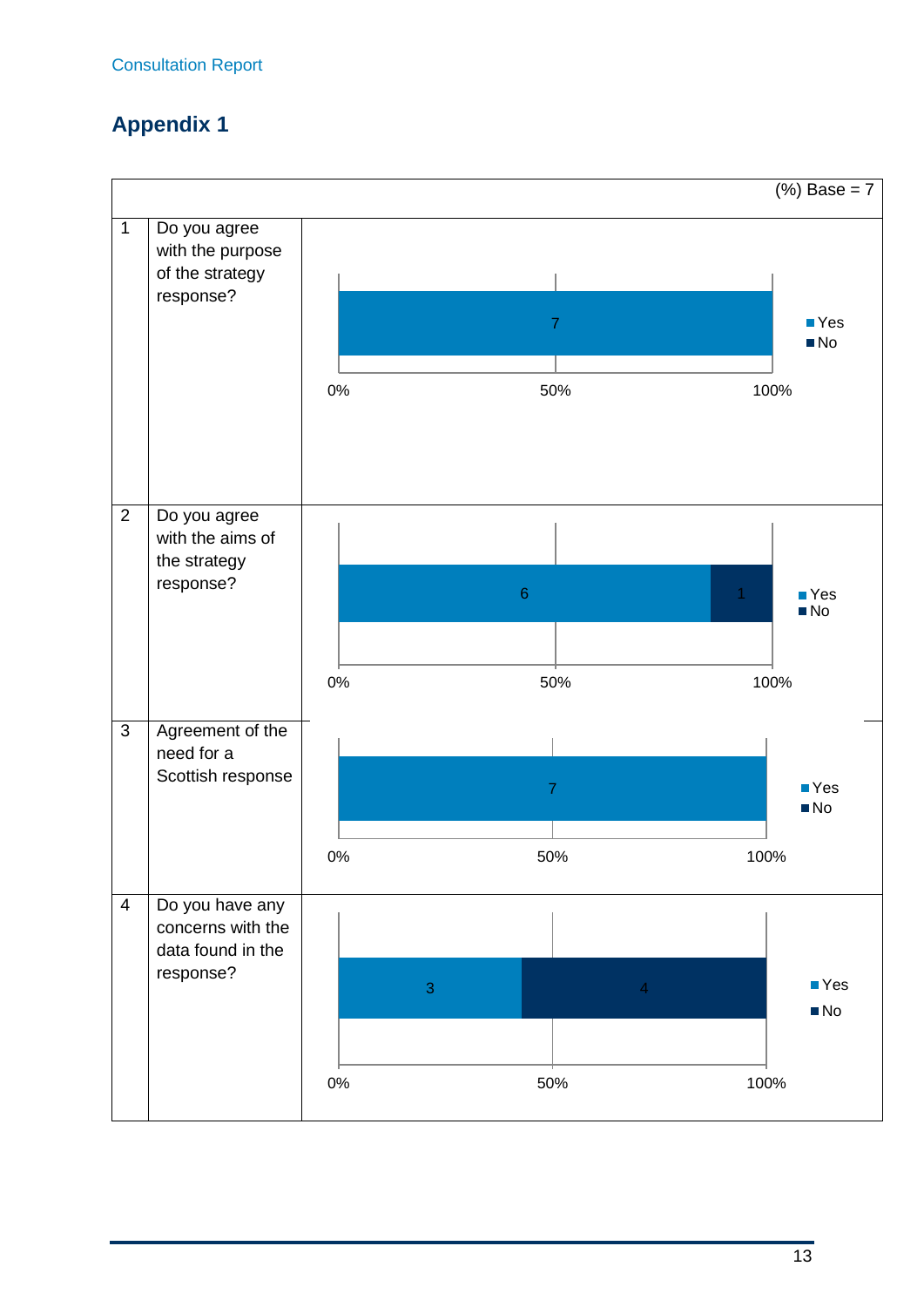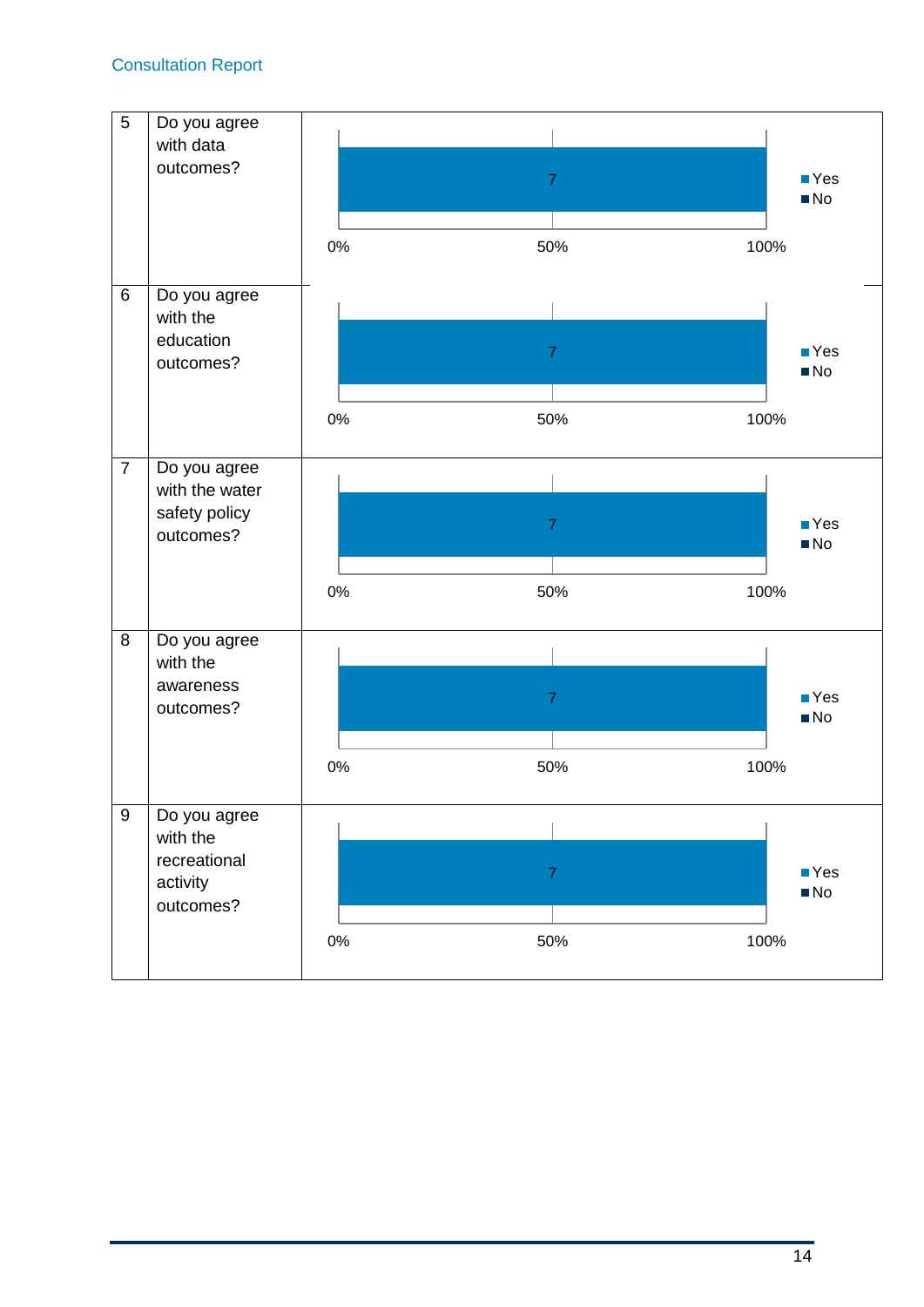